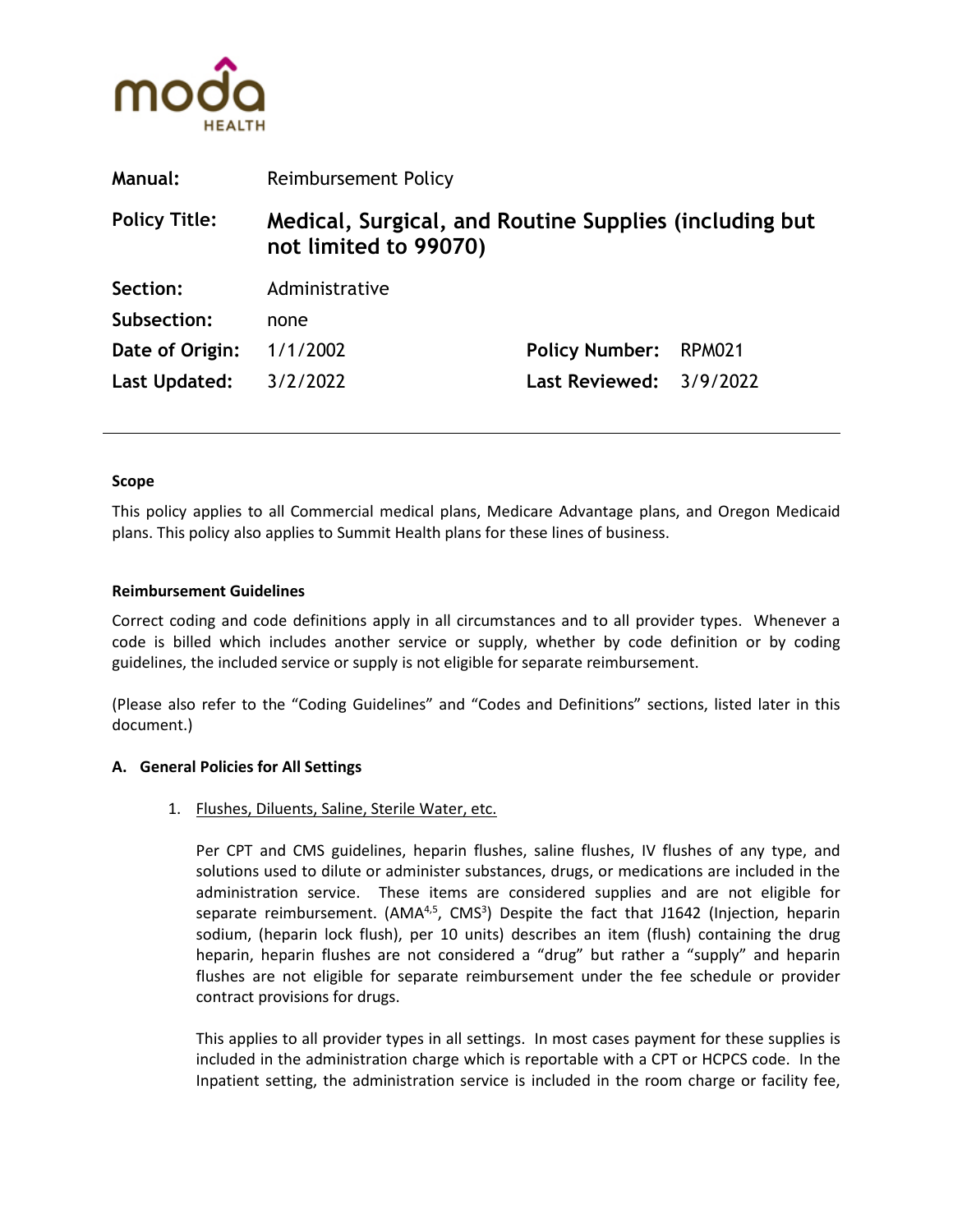and reimbursement for these supplies is included in the reimbursement for the eligible services.

## 2. 99070 for Reporting Supplies, Materials, Supplements, Remedies, etc.

For HCFA1500 claims with dates of service 04/01/2015 and following, Moda Health will deny CPT code 99070 to provider write-off with an explanation code mapped to Claim Adjustment Reason Code 189 (Not otherwise classified or "unlisted" procedure code (CPT/HCPCS) was billed when there is a specific procedure code for this procedure/service.). There is always a procedure code more specific than 99070 available to be used.

Correct coding guidelines require that the most specific, comprehensive code available be selected to report services or items billed. (AMA<sup>1</sup>, OptumInsight/CMS<sup>2</sup>) Moda Health accepts HCPCS codes for processing. Therefore, 99070 is never the most specific code available to use to report a supply, drug, tray, or material provided over and above those usually included in a service rendered.

Any HCPCS Level II code in the HCPCS book is more specific than 99070. The HCPCS book also includes a wide variety of more specific unlisted codes that should be used in place of 99070 when the billing office cannot identify a listed HCPCS code to describe the supply or material being billed. The use of more specific HCPCS Level II procedure codes helps to ensure more accurate determination of benefits and processing of the claim.

It is important to note that not all HCPCS codes will be eligible for covered benefits under the member's contract, and if covered, not all HCPCS codes will be eligible for separate reimbursement.

# 3. Capital Equipment

Capital equipment is used in the provision of services to multiple patients and has an extended life. This equipment is considered a fixed asset of the provider, clinic, or facility. This equipment or the use of that equipment may not be separately billed.

Where specific procedure codes exist, the services provided with that equipment may be billed as appropriate (e.g. x-rays, dialysis) and in accordance with correct coding and billing guidelines (e.g. no unbundling of oximetry checks). If specific procedure codes do not exist, in most cases the services provided by that equipment are included in a larger, related service, and are not eligible for separate reimbursement (e.g. thermometer).

"Equipment used multiple times for multiple patients (should be part of facility charge)" and is not separately billable or reimbursable. (AdminaStar<sup>14</sup>)

Examples of non-billable capital equipment:  $(Adminastar^{15})$ 

- Cardiac monitors
- Cautery machines
- Oximetry monitors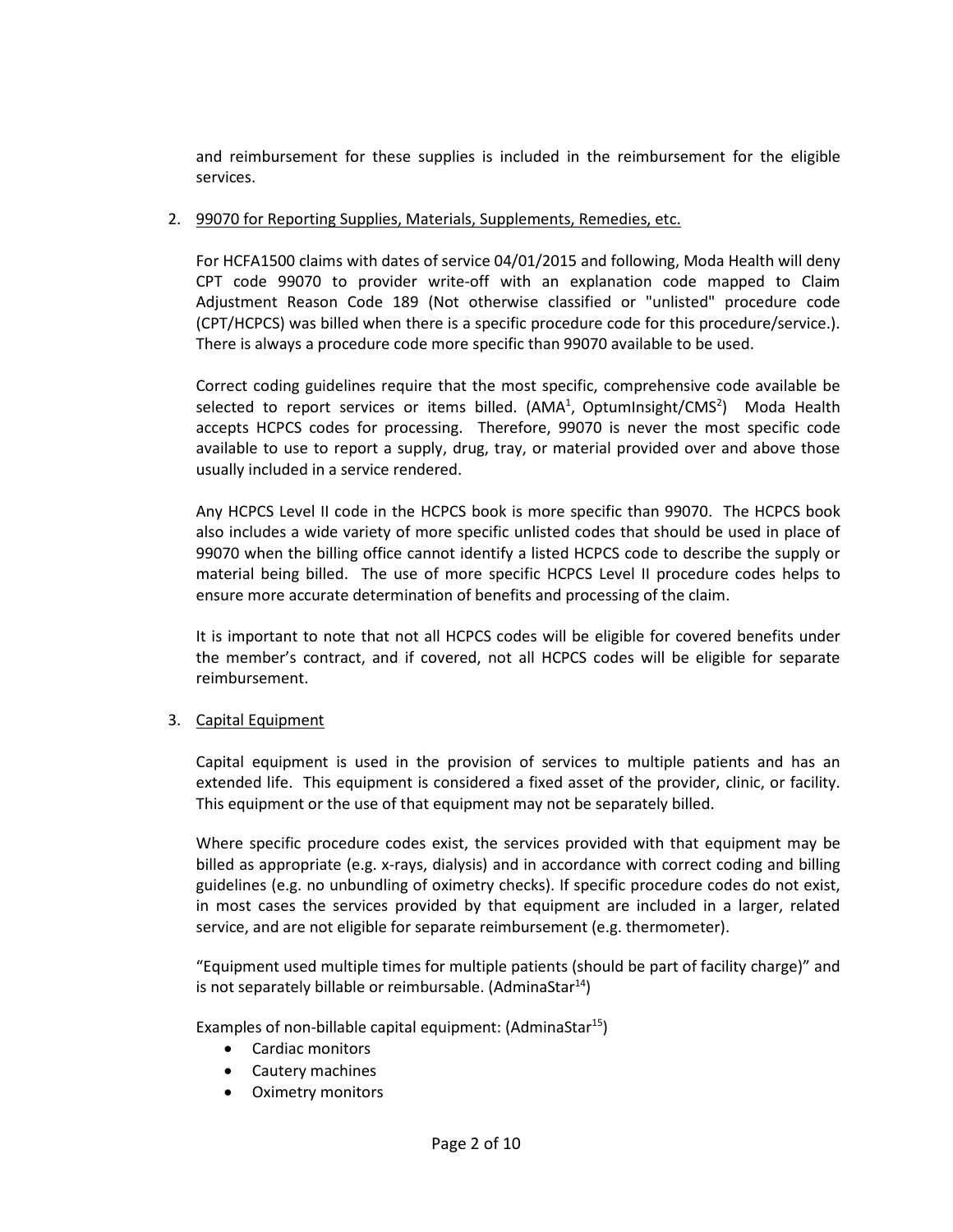- Scopes
- Lasers
- IV pumps
- Thermometers
- Automatic blood pressure machines and/or monitors
- Anesthesia machines
- Instruments
- **Microscopes**
- Cameras
- Rental equipment

## **B. For Professional Services**

1. Supplies and Services Included in the Practice Expense Allowance

The Centers for Medicare and Medicaid Services (CMS) establishes and determines a relative value unit (RVU) for procedure codes and publishes this information on the Medicare Physician Fee Schedule Database (MPFSDB). Since 2002, the practice expense portion of the RVU includes medical and surgical supplies and equipment commonly furnished and that are a usual part of the surgical or medical procedures. (CMS<sup>16</sup>) Additional charges for routine supplies and/or equipment used for a surgical procedure or during an office visit or office procedure are not appropriate and not eligible for separate reimbursement, regardless of the method used to bill for them (individual HCPCS codes, 99070, a separate line item with modifier SU attached, etc.). Payment is included in the reimbursement for the primary procedure code.

The practice expense portion of the RVU includes such items as:

- Medical and/or surgical supplies
	- o Surgical trays (e.g. A4550, and other HCPCS codes)
	- o Syringes, needles, biopsy needles, local anesthetic, saline irrigation or flush supplies, etc.
	- o Dressings, gloves, IV catheters and supplies, etc.
	- o Other specific supplies needed for each procedure
- Wages for nonphysician clinical and nonclinical staff
- Building space and building utilities expenses
- Equipment expenses
	- o EKG monitor, oximetry monitor, BP cuff/monitor, otoscope, thermometer, etc.
	- o Lab and/or x-ray equipment
	- o Other specific equipment needed for each procedure
- Office supplies and office equipment
- Furniture in treatment rooms, front office, lobby, etc.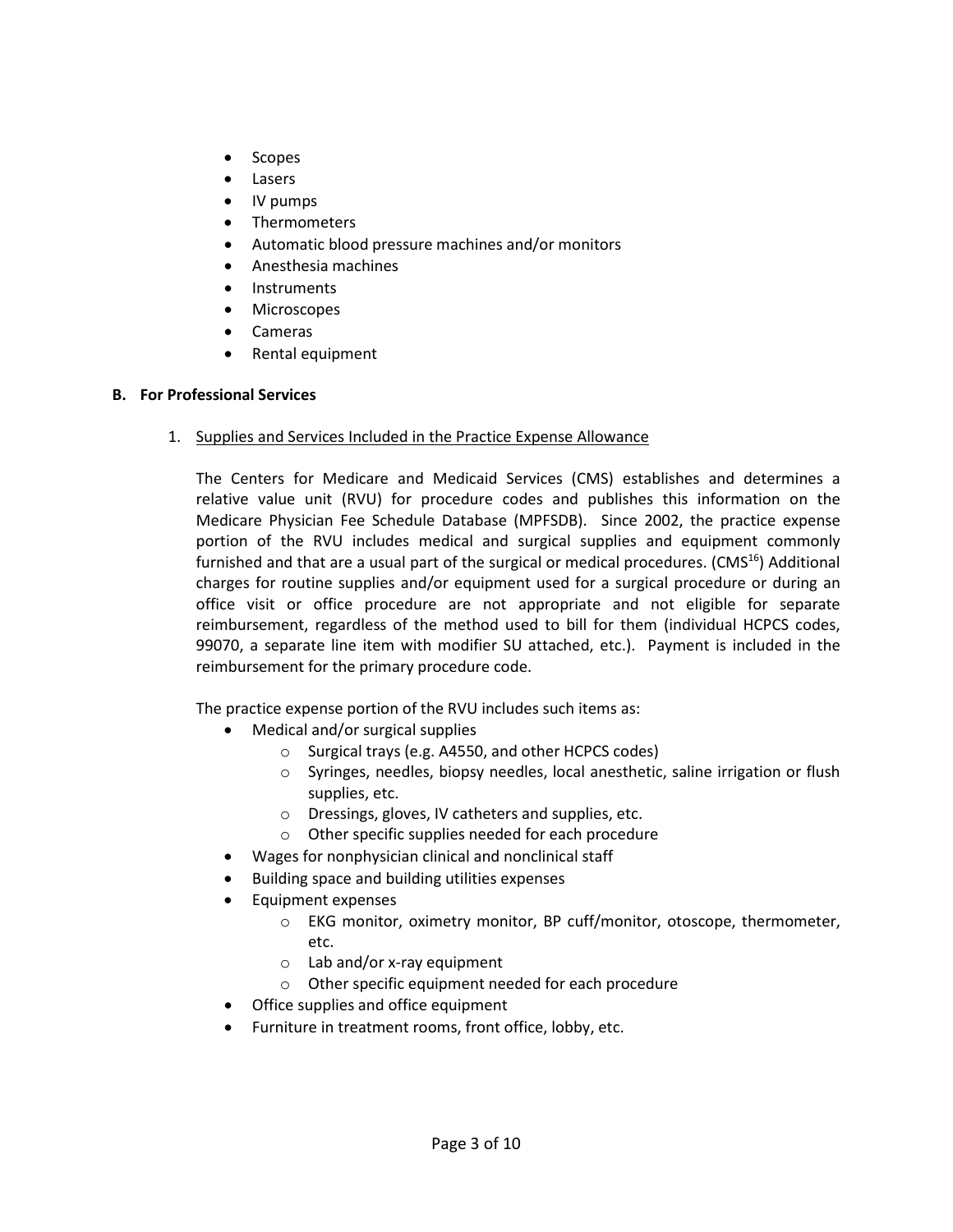# 2. Separately Reporting Additional Supplies and Materials

In those cases when supplies and materials are provided which the provider feels are clearly over and above those usually included with the office visit or other services rendered and require separate reporting on the claim:

- CPT code 99070 *should not be used* to bill Moda Health for those supplies and materials. For claims processed with dates of service 04/01/2015 and following, 99070 will be denied to provider write-off.
- Moda Health expects supplies and materials to be billed with HCPCS Level II codes to ensure that the most specific code available is billed, and to enable accurate claims processing.
- Unlisted codes need to be submitted accompanied by a clear and specific description for the item or service being billed.

# 3. Separate Reimbursement for Additional Supplies and Materials

The supplies and materials billed with a HCPCS Level II code may or may not be eligible for benefits under the member's contract, and if covered the supplies and materials may or may not be eligible for separate reimbursement.

Procedure codes designated with status indicator B (Bundled code) and/or P (Bundled/Excluded codes) on the Medicare Physician Fee Schedule Database (MPFSDB) are not eligible for separate reimbursement. In the definition of these status indicators, CMS has indicated reimbursement for these codes is bundled into the allowance (RVU) for the physician service with which it is associated or connected ("incident to").

# **Coding and Billing Guidelines**

When coding for services or supplies, the most specific and comprehensive code available is to be selected to report the service or item. Select the code which accurately identifies the service performed or the item supplied. Do not select a CPT or HCPCS code which merely approximates the service provided. If no such specific code exists, then report the service or item using the appropriate unlisted procedure or service code. (AMA<sup>1</sup>)

The same procedure or supply item may be described by both a CPT (Level I HCPCS) code and a HCPCS (Level II HCPCS) code. When this occurs, there are rules to follow to determine which code is correct to use to report the service or supply.

- When both a CPT and a HCPCS Level II code have virtually identical descriptions for a procedure, service, or item, the CPT code should be used. (OptumInsight/CMS<sup>2</sup>)
- If the descriptions are not identical, (e.g. the CPT code description is generic, whereas the HCPCS Level II code is more specific), the Level II code should be used. (OptumInsight/CMS<sup>2</sup>)
- The exception to this rule is if the more specific HCPCS Level II code is in a grouping of codes that is designated for use by a specific government agency or program which does not apply to this member's claim. (For example, H-codes and T-codes are developed specifically for state Medicaid Agencies.)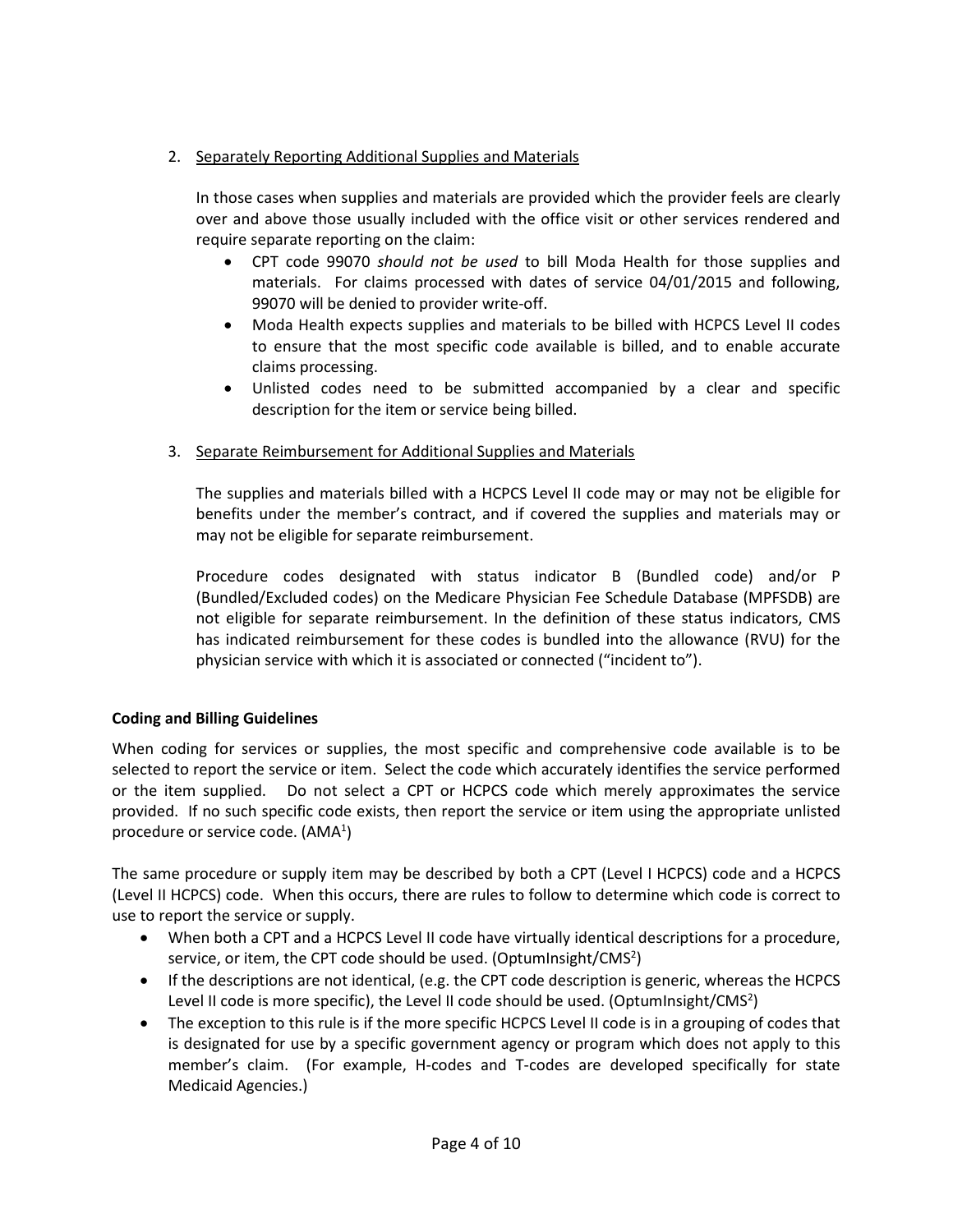Units of service must be reported correctly. "Each HCPCS/CPT code has a defined unit of service for reporting purposes. [The billing office] should not report units of service for a HCPCS/CPT code using a criterion that differs from the code's defined unit of service."  $(CMS<sup>13</sup>)$ 

"Therapeutic, prophylactic, and diagnostic injections and infusions, (excluding chemotherapy)

A therapeutic, prophylactic, or diagnostic IV infusion or injection, other than hydration, is for the administration of substances/drugs. The fluid used to administer the drug(s) is incidental hydration and is not separately payable.

If performed to facilitate the infusion or injection or hydration, the following services and items are included and are not separately billable:

- 1. Use of local anesthesia
- 2. IV start
- 3. Access to indwelling IV, subcutaneous catheter or port
- 4. Flush at conclusion of infusion; and
- 5. Standard tubing, syringes, and supplies

Payment for the above is included in the payment for the chemotherapy administration or nonchemotherapy injection and infusion service." (CMS<sup>3</sup>)

"If performed to facilitate the infusion or injection or hydration, the following services and items are included and are not separately billable:

- 1. Use of local anesthesia
- 2. IV start
- 3. Access to indwelling IV, subcutaneous catheter or port
- 4. Flush at conclusion of infusion; and
- 5. Standard tubing, syringes, and supplies" (AMA<sup>4,5</sup>)

## **Codes and Definitions**

There are multiple codes which apply to supplies and implants but this policy refers to all current codes in effect at the time of the date of service.

HCPCS Level II code set includes a vast number of codes describing a wide variety of medical and surgical supplies, as well as implants, durable medical equipment, prosthetics, orthotics, and other items. It is impossible to list all relevant supply codes here; *any code lists offered are not all-inclusive*. This policy refers to all current codes in effect at the time of the date of service.

The HCPCS Level II code set also includes a variety of non-specific codes which are still more specific than CPT code 99070. Possible non-specific supply codes include:

| Code  | <b>Code Description</b>                                                                                                                                                                                                                                                                                                             |
|-------|-------------------------------------------------------------------------------------------------------------------------------------------------------------------------------------------------------------------------------------------------------------------------------------------------------------------------------------|
| 99070 | Supplies and materials (except spectacles), provided by the physician over and above those<br>usually included with the office visit or other services rendered (list drugs, trays, supplies,<br>or materials provided)<br>(Note: Effective for dates of service 04/01/2015, 99070 is no longer considered valid by<br>Moda Health) |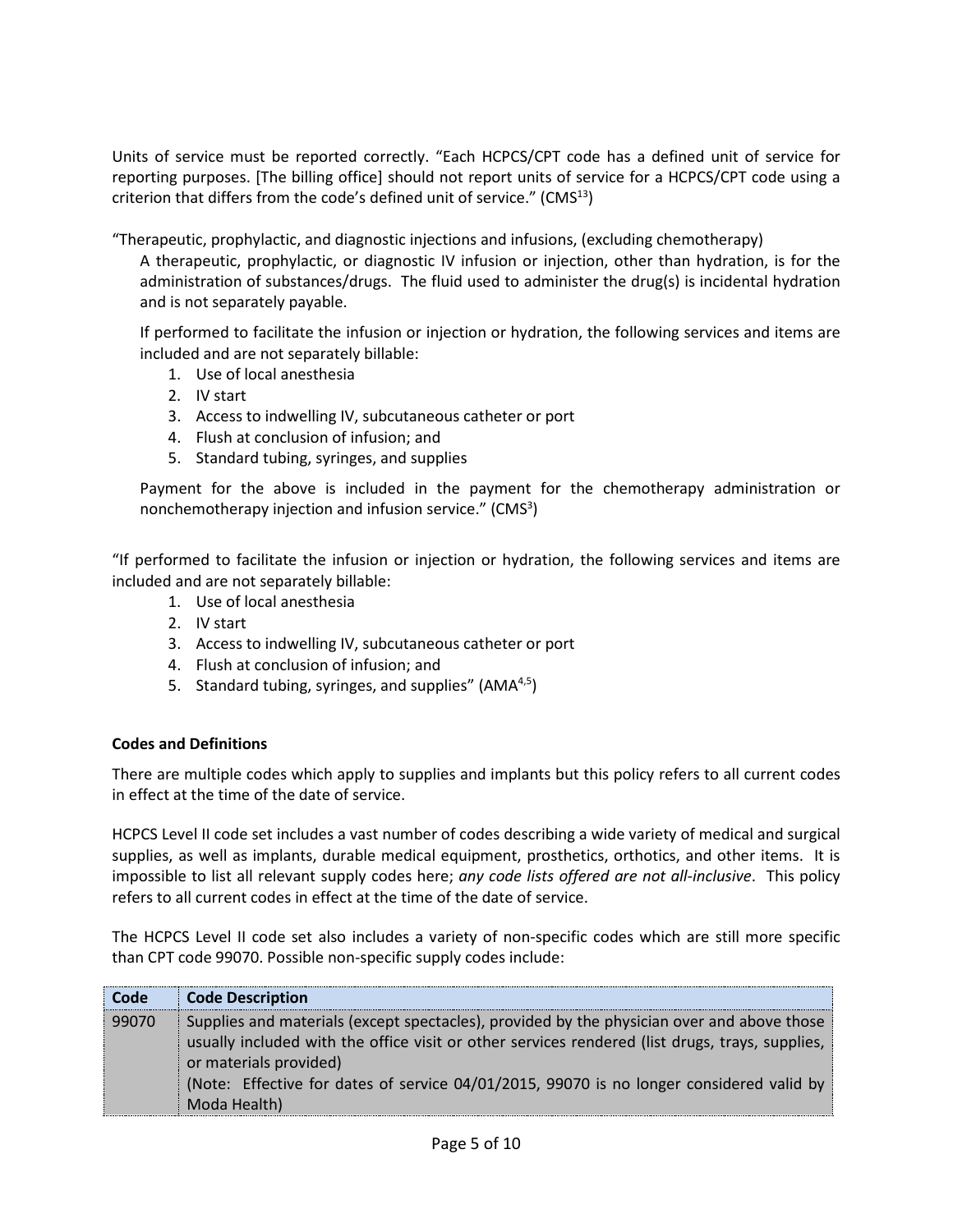| Code  | <b>Code Description</b>                                                                                                                           |
|-------|---------------------------------------------------------------------------------------------------------------------------------------------------|
| A4335 | Incontinence supply; miscellaneous                                                                                                                |
| A4421 | Ostomy supply; miscellaneous                                                                                                                      |
| A4641 | Radiopharmaceutical, diagnostic, not otherwise classified                                                                                         |
| A4649 | Surgical supply; miscellaneous                                                                                                                    |
| A4913 | Miscellaneous dialysis supplies, not otherwise specified                                                                                          |
| A4913 | Miscellaneous dialysis supplies, not otherwise specified                                                                                          |
| A9150 | Nonprescription drugs                                                                                                                             |
| A9152 | Single vitamin/mineral/trace element, oral, per dose, not otherwise specified                                                                     |
| A9153 | Multiple vitamins, with or without minerals and trace elements, oral, per dose, not<br>otherwise specified                                        |
| A9279 | Monitoring feature/device, stand-alone or integrated, any type, includes all accessories,<br>components and electronics, not otherwise classified |
| A9280 | Alert or alarm device, not otherwise classified                                                                                                   |
| A9698 | Nonradioactive contrast imaging material, not otherwise classified, per study                                                                     |
| A9699 | Radiopharmaceutical, therapeutic, not otherwise classified                                                                                        |
| A9900 | Miscellaneous DME supply, accessory, and/or service component of another HCPCS code                                                               |
| A9999 | Miscellaneous DME supply or accessory, not otherwise specified                                                                                    |
| C2698 | Brachytherapy source, stranded, not otherwise specified, per source                                                                               |
| C2699 | Brachytherapy source, nonstranded, not otherwise specified, per source                                                                            |
| E1399 | Durable medical equipment, miscellaneous                                                                                                          |
| E1699 | Dialysis equipment, not otherwise specified                                                                                                       |
| J3490 | Unclassified drugs                                                                                                                                |
| J7599 | Immunosuppressive drug, not otherwise classified                                                                                                  |
| J7699 | NOC drugs, inhalation solution administered through DME                                                                                           |
| J7799 | NOC drugs, other than inhalation drugs, administered through DME                                                                                  |
| J8498 | Antiemetic drug, rectal/suppository, not otherwise specified                                                                                      |
| J8499 | Prescription drug, oral, nonchemotherapeutic, NOS                                                                                                 |
| J8597 | Antiemetic drug, oral, not otherwise specified                                                                                                    |
| J9999 | Not otherwise classified, antineoplastic drugs                                                                                                    |
| L8499 | Unlisted procedure for miscellaneous prosthetic services                                                                                          |
| Q0505 | Miscellaneous supply or accessory for use with ventricular assist device                                                                          |
| Q4050 | Cast supplies, for unlisted types and materials of casts                                                                                          |
| Q4051 | Splint supplies, miscellaneous (includes thermoplastics, strapping, fasteners, padding and<br>other supplies)                                     |
| Q4082 | Drug or biological, not otherwise classified, Part B drug competitive acquisition program<br>(CAP)                                                |
| S0590 | Integral lens service, miscellaneous services reported separately                                                                                 |
| S8189 | Tracheostomy supply, not otherwise classified                                                                                                     |
| S8301 | Infection control supplies, not otherwise specified                                                                                               |
| T1999 | Miscellaneous therapeutic items and supplies, retail purchases, not otherwise classified;<br>identify product in "remarks"                        |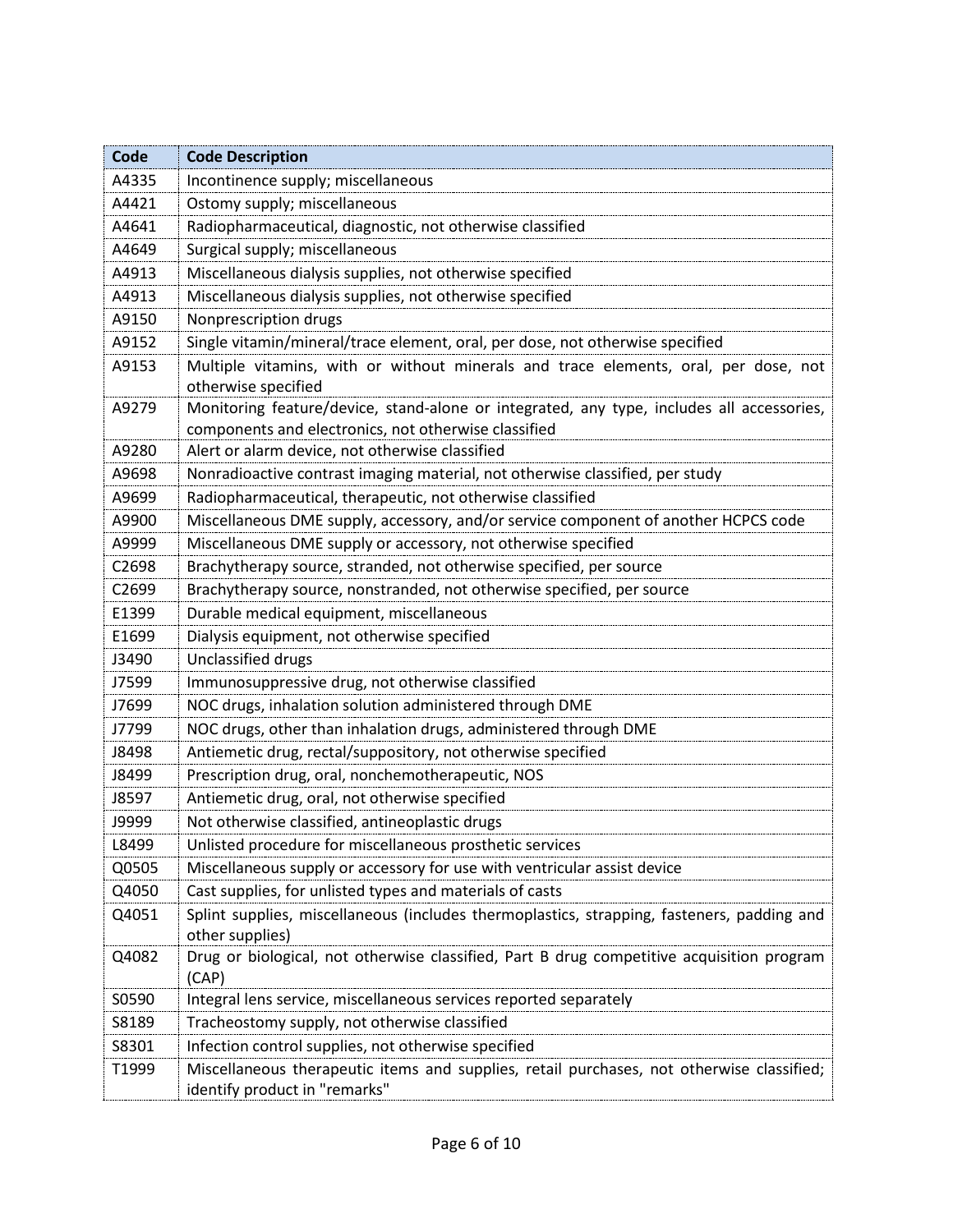| Code    | <b>Code Description</b>                      |
|---------|----------------------------------------------|
| i V2199 | Not otherwise classified, single vision lens |
| V2799   | Vision service, miscellaneous                |
| V5298   | Hearing aid, not otherwise classified        |
| ® V5299 | Hearing service, miscellaneous               |

Some supply codes related to injection and infusion administration:

| <b>Code</b> | Code Description                                            |
|-------------|-------------------------------------------------------------|
| J1642       | heparin lock flush), per 10 units                           |
| A4216       | Sterile water, saline and/or dextrose, diluent/flush, 10 ml |
| A4218       | Sterile saline or water, metered dose dispenser, 10 ml      |

Some codes related to vitamins, supplements, and herbal remedies dispensed by Naturopaths or other professional providers:

| Code <b>Code</b> | <b>Code Description</b>                                                             |
|------------------|-------------------------------------------------------------------------------------|
| A9150            | Nonprescription drugs                                                               |
| A9152            | Single vitamin/mineral/trace element, oral, per dose, not otherwise specified       |
| A9153            | Multiple vitamins, with or without minerals and trace elements, oral, per dose, not |
|                  | otherwise specified                                                                 |

# Modifier Definition:

|          | <b>Modifier   Modifier Description</b>                                                           |
|----------|--------------------------------------------------------------------------------------------------|
| Modifier | $\mathbb{R}$ Procedure performed in physician's office (to denote use of facility and equipment) |
| ່ SU.    |                                                                                                  |

## **Cross References**

- A. "Moda Health Reimbursement Policy Overview." Moda Health Reimbursement Policy Manual, RPM001.
- B. "Hospital Routine Supplies and Services." Moda Health Reimbursement Policy Manual, RPM043.
- C. "Modifier SU Procedure Performed in Physician's Office (Facility and equipment)." Moda Health Reimbursement Policy Manual, RPM070.
- D. "Additional Practice Expense Items During a Public Health Emergency (PHE) CPT 99072." Moda Health Reimbursement Policy Manual, RPM074.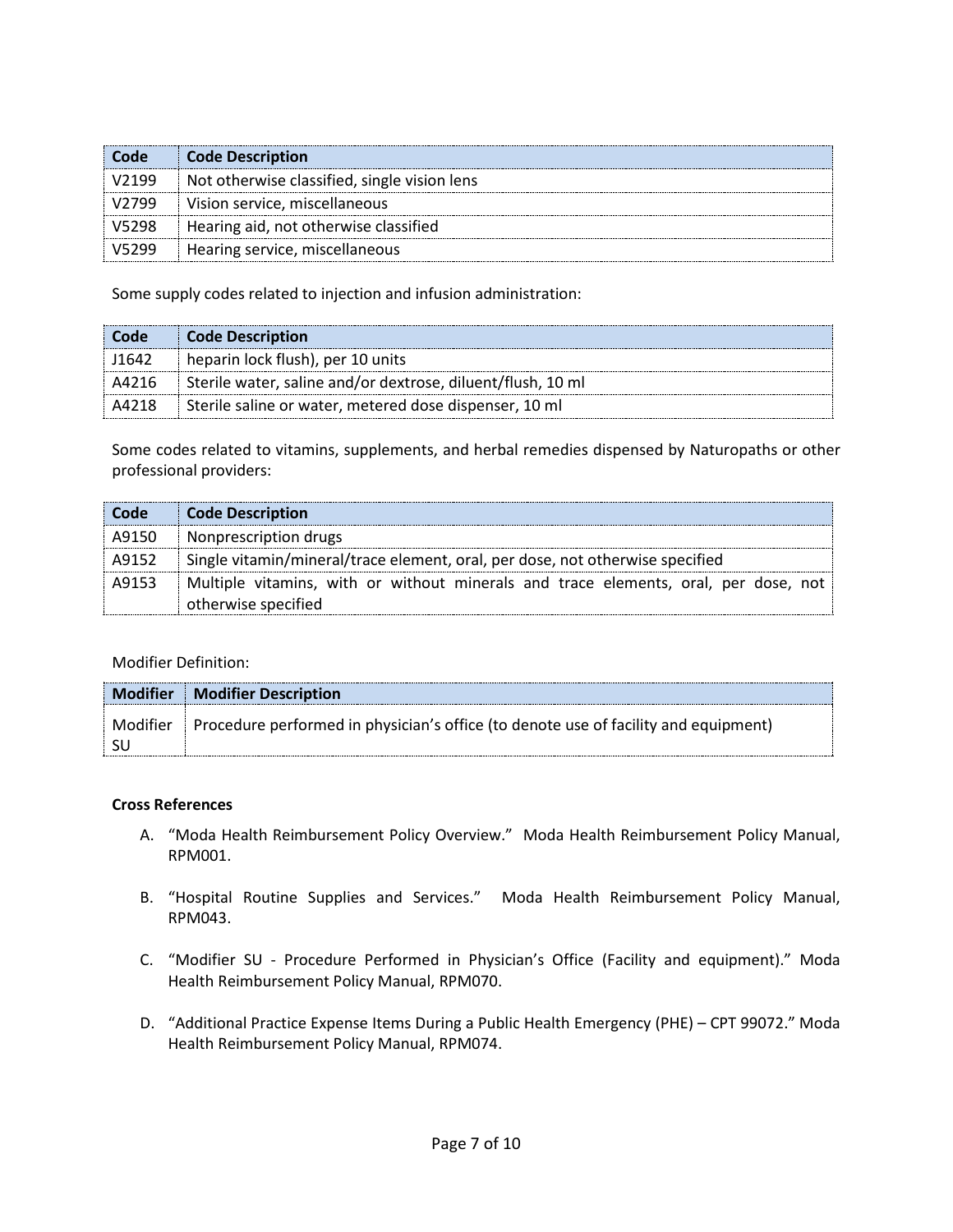### **References & Resources**

- 1. American Medical Association. "Introduction Instructions for Use of the CPT Codebook." *Current Procedural Terminology (CPT)*. Chicago: AMA Press.
- 2. "Coding Standards Levels of Use." *HCPCS Level II.* OptumInsight.
- 3. CMS. "Payment for Codes for Chemotherapy Administration and Nonchemotherapy Injections and Infusions." *Medicare Claims Processing Manual* (Pub. 100-4). Chapter 12 – Physician Practitioner Billing, § 30.5, C.
- 4. American Medical Association. "Reporting Drug Administrations [sic] Services for 2006." *CPT Assistant.* Chicago: AMA Press, November 2005, p. 1.
- 5. American Medical Association. "Hydration, Therapeutic, Prophylactic, Diagnostic Injections and Infusions, and Chemotherapy and Other Highly Complex Drug or Highly Complex Biologic Agent Administration." *Current Procedural Terminology (CPT) 2014, Professional Edition.* Chicago: AMA Press, pp. 591-592.
- 6. CMS. *Medicare Claims Processing Manual* (Pub. 100-4). Chapter 12 Physician Practitioner Billing, § 20.4.4.
- 7. Dummit, Laura A. *The Basics: Relative Value Units (RVUs)*. National Health Policy Forum. Washington, DC: The George Washington University, February 12, 2009.
- 8. CMS. *Medicare Claims Processing Manual* (Pub. 100-4). Chapter 17 Drugs and Biologicals, § 20.1.3, 20.3, 80.5, 80.6.
- 9. Wright, Suart. *Office of Inspector General (OIG) Memorandum Report: Payment for Drugs Under the Hospital Outpatient Prospective Payment System (OPPS)*. Washington D.C.: Office of Inspector General (OIG), October 22, 2010.
- 10. Kirschenbaum, Bonnie, MS, FASHP, FCSHP. *Quirks In the Reimbursement (It's hard to get paid if you don't know the rules)*. Oncology Issues, July/August 2010.
- 11. CMS. *National Correct Coding Initiative Policy Manual*. Chapter 11 Medicine, § B Therapeutic or Diagnostic Infusions/Injections and Immunizations & § N Chemotherapy Administration.
- 12. CMS. *Medicare Claims Processing Manual* (Pub. 100-4). Chapter 12 Physician Practitioner Billing, § 30.5.
- 13. CMS. *National Correct Coding Initiative Policy Manual*. Chapter 1 General Correct Coding Policies, §A, "Introduction".
- 14. AdminaStar Federal Bulletins: 95-05-02 and 95-10-12.
- 15. AdminaStar Supplies Guidelines. AdminaStar Medicare FI. February 18, 2012: September 6, 2013. <http://www.docstoc.com/docs/113740447/Download-File43> .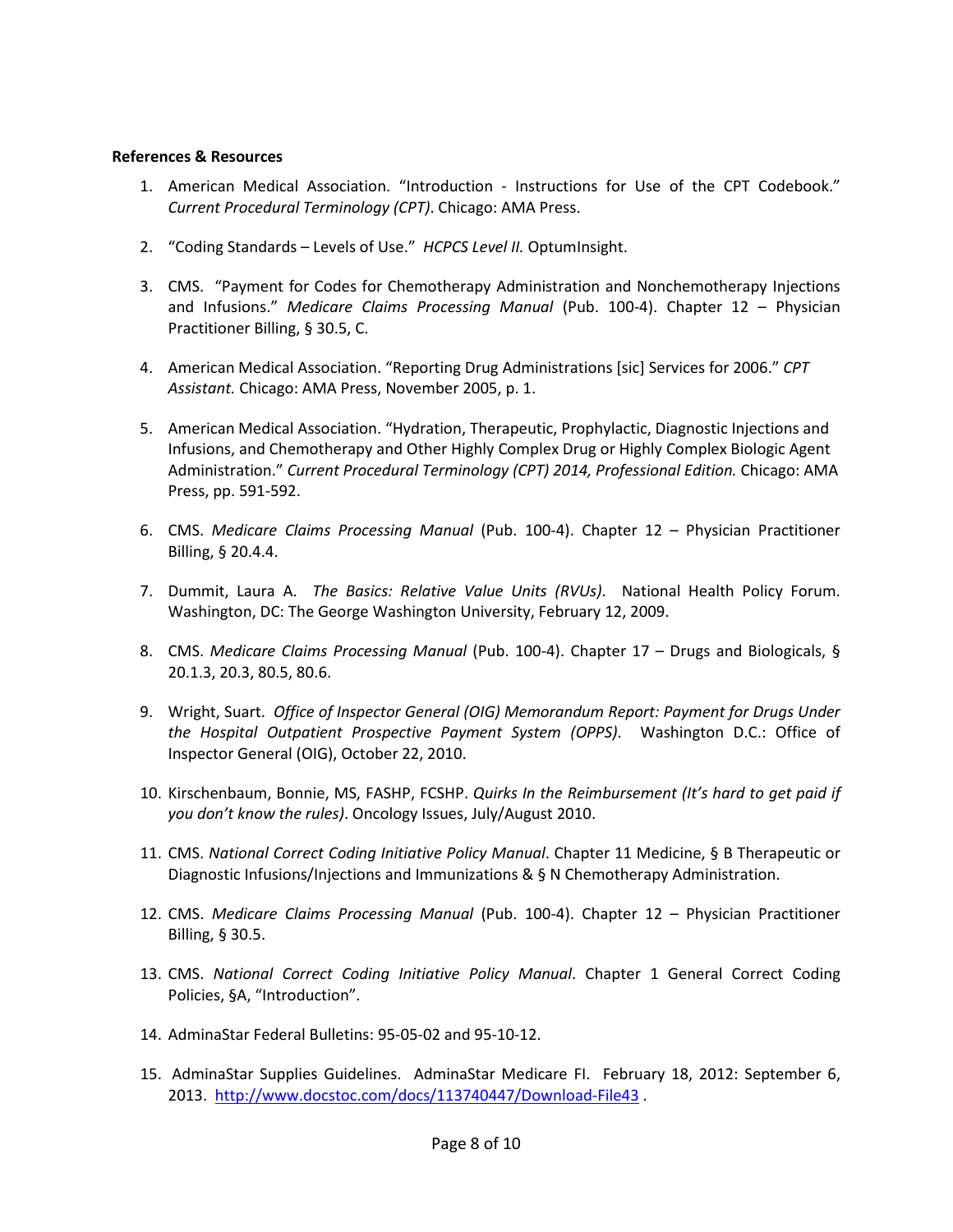16. "2002 Changes and Corrections." Medicare Part B News, Issue # 194, page 24.

## **Background Information**

Surgical and medical supplies are used in the course of services performed/care provided by physicians and other professional providers in the office or clinic setting, or inpatient hospital, outpatient hospital, ambulatory surgery center (ASC), and multiple other outpatient settings.

Many supply items have HCPCS codes. Some HCPCS for supply items may even have RVU values on the CMS Physician Fee Schedule. Despite this, supplies used in conjunction with care provided in physician's office/clinic or other outpatient setting generally may not be separately reported and are not eligible for separate reimbursement based on industry standard guidelines. The procedure codes for professional services include reimbursement for the supply items needed to perform those services. As of January 1, 2002, the practice expense portion of the RVU includes an allowance for medical and surgical supplies and equipment needed to perform the surgical or medical procedures. (CMS $^{16}$ )

Billing of both the services provided and the associated supplies used must follow correct coding and billing guidelines. This document is provided to clarify Moda Health's policy on reimbursement for routine supplies provided during the course of treatment.

## **IMPORTANT STATEMENT**

The purpose of this Reimbursement Policy is to document Moda Health's payment guidelines for those services covered by a member's medical benefit plan. Healthcare providers (facilities, physicians and other professionals) are expected to exercise independent medical judgment in providing care to members. Moda Health Reimbursement Policy is not intended to impact care decisions or medical practice.

Providers are responsible for accurately, completely, and legibly documenting the services performed. Billed codes shall be fully supported in the medical record and/or office notes. Providers are expected to submit claims for services rendered using valid codes from HIPAA-approved code sets. Claims are to be coded appropriately according to industry standard coding guidelines (including but not limited to UB Editor, AMA, CPT, CPT Assistant, HCPCS, DRG guidelines, CMS' National Correct Coding Initiative [CCI] Policy Manual, CCI table edits and other CMS guidelines).

Benefit determinations will be based on the member's medical benefit plan. Should there be any conflicts between the Moda Health Reimbursement Policy and the member's medical benefit plan, the member's medical benefit plan will prevail. Fee determinations will be based on the applicable provider fee schedule, whether out of network or participating provider's agreement, and Moda Health Reimbursement Policy.